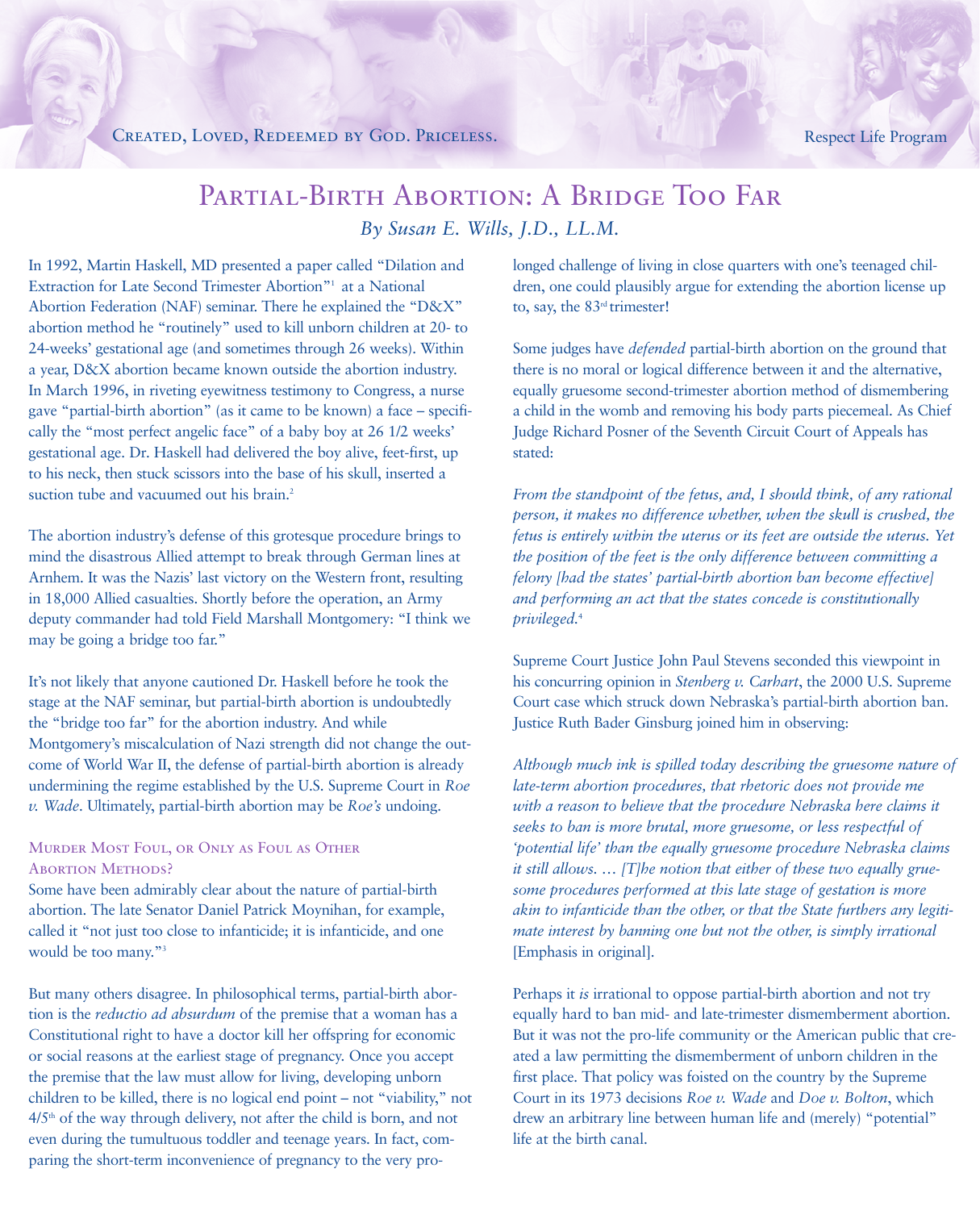# CREATED, LOVED, REDEEMED BY GOD. PRICELESS. Respect Life Program

Doctors who perform late-term abortions have made their view clear – the difference between killing a partially-born child and one who is fully delivered is a legal technicality. Dr. Mitchell Creinin, for example, testified candidly in 2004, (in a case the U.S. Supreme Court has agreed to review):

*"If I had a fetus at 24 weeks and I had enough dilation to bring it out intact, I would hold it in to perform the act that would kill the fetus." [Commenting on the testimony in closing arguments, a Justice Department attorney observed:] … "[A]nd so you wonder why Congress concluded that this procedure comes close to infanticide in its practice. Dr. Creinin's testimony is proof of that. A 24-week fetus that could come out might have a chance of survival [and] he would hold it in[,] in order to kill it."* <sup>5</sup>

Thanks to eight years of hearings and debates in Congress, pro-life educational efforts, and the proliferation of alternative news sources, particularly the Internet, Americans did learn about partial-birth abortions, and over 70% want to ban them. Dr. Haskell's 1992 presentation has had far-reaching consequences, including the following.

### TEN CONSEQUENCES OF PARTIAL-BIRTH ABORTION

- 1. At least one wire service, one major polling company and a number of major newspapers still misrepresent *Roe* as legalizing abortion only "in the first three months of pregnancy."6 So for many Americans, the fact that abortions are being done in the second and third trimesters of pregnancy, and are legal for any reason throughout pregnancy, came as shocking news.<sup>7</sup>
- 2. The gruesome particulars of partial-birth abortion shifted the focus of the public debate away from the sometimes difficult social and economic circumstances women may face due to an unplanned pregnancy, toward the act itself. Aided by this debate and the growing use of ultrasound, many Americans began to see the child (routinely described by abortion supporters as an insignificant "mass of tissue" or "products of conception"). The child's obvious humanity changed the debate from a woman's "right to choose" to the question: How can *any* circumstances a pregnant woman may face justify killing her child?
- 3. As a result of Americans taking a second look at abortion, nationwide polls have recorded a seismic shift toward pro-life positions. From 1991 to 1995, polls showed that 32% of Americans, on average, favored unrestricted abortion.<sup>8</sup> In mid-1996, as public knowledge of partial-birth abortion spread, such support dropped to 25%.<sup>9</sup> In an April 2005 poll by the polling company, inc.<sup>™</sup> which offered six possible views on abortion's legality, only 10% said

abortion should be "legal any time, for any reason." That compared to 17% who responded "never legal," 14% who said "only legal when the mother's life is in danger," and 31% who would permit abortion only when the mother's life is at risk and in cases of rape and incest.

- 4. For years it appeared that journalists had been writing news stories based almost entirely on press releases from Planned Parenthood and the National Abortion Federation. Initially, some journalists obligingly reported that the partial-birth abortion procedure was extremely rare and performed only in cases of severe fetal anomalies or for serious maternal health reasons.10 However, skeptical journalists at publications like *American Medical News* and *The* [Bergen County] *Record* did their own research, and discovered that thousands of partial-birth abortions were being done annually, primarily on healthy mothers and healthy babies.<sup>11</sup> Americans began to realize that biased or lazy journalists had not given them the full truth about abortion in general.
- 5. The strong public reaction against partial-birth abortion (over 70% in many polls) resulted in the enactment of laws banning the procedure in 30 states between 1996 and 2000. Congressional efforts to ban partial-birth abortion nationwide were stymied by two vetoes by President Clinton and, in June 2000, by the Supreme Court when it declared Nebraska's law unconstitutional. Americans saw how some in government can disregard and thwart the will of the people on this issue.
- 6. Partial-birth abortion has also had a probable influence on elections. In the 1994 Congressional races, not one pro-life incumbent lost his or her seat to a pro-abortion challenger. NARAL Pro-Choice America (NARAL), in its 2006 report on reproductive rights, identifies twenty-four states as having pro-life legislatures, nineteen of which also have a pro-life governor; the report states that nine states have a majority pro-choice legislature, and only four of them also have a pro-choice governor. A March 2006 poll by Zogby International, polling over 30,000 respondents in 48 states, caused John Zogby to conclude that pro-choice candidates "will have trouble gaining a political advantage by using the emotionally charged issue of abortion," because almost every question elicited a majority or plurality pro-life response.
- 7. NARAL's report also describes a flurry of pro-life legislative activity at the state level. Fifty-eight pro-life measures passed in 2005 alone, of the 614 pro-life measures considered that year. Because of this, NARAL gave the nation a grade of D-minus in protecting "reproductive rights."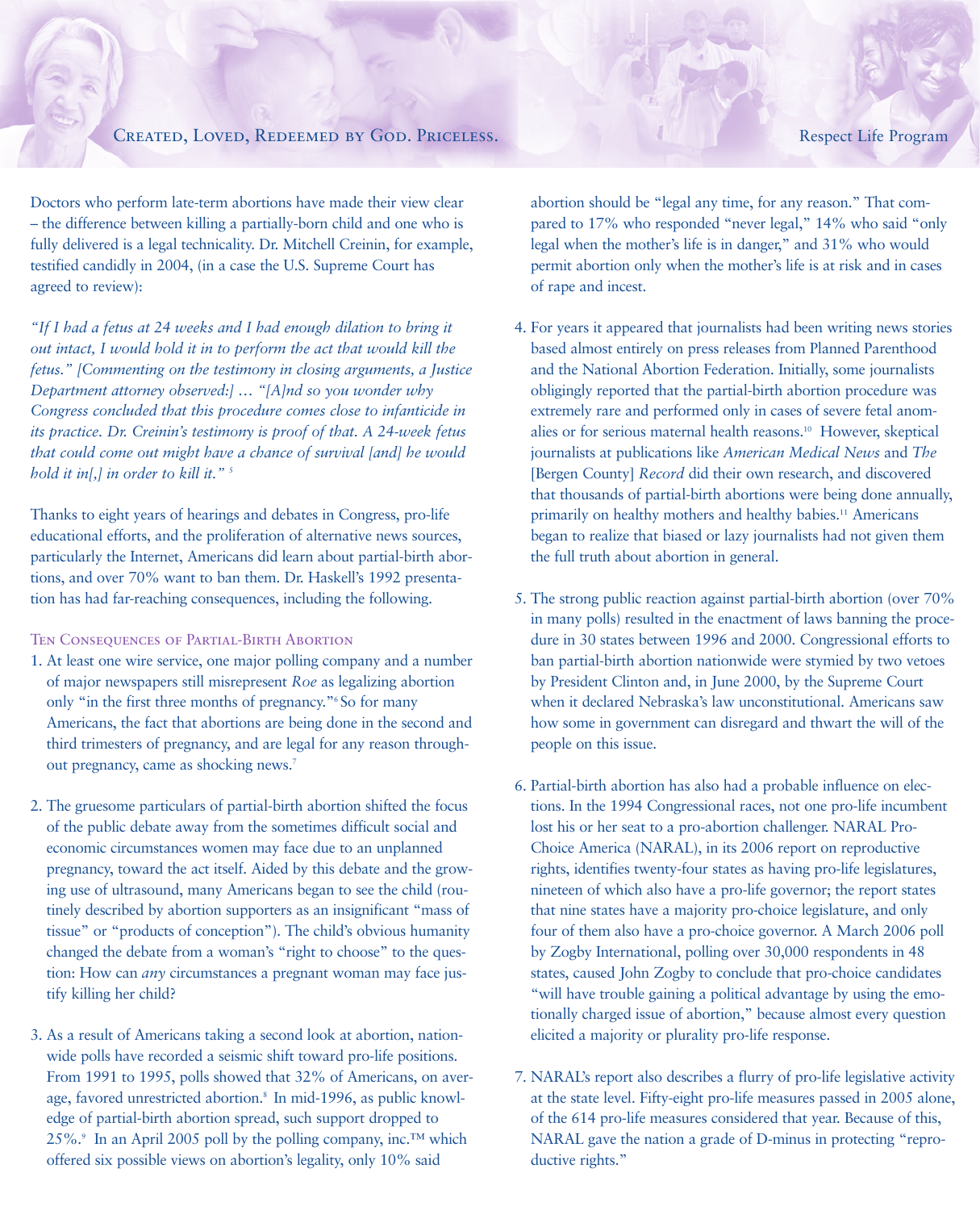# CREATED, LOVED, REDEEMED BY GOD. PRICELESS. Respect Life Program

- 8. In the past two years, many pro-choice pundits and legal scholars have published scathing analyses of *Roe v. Wade's* legal and political deficiencies. They now recommend that abortion be regulated at the state level, as it was before the Supreme Court's wrenching it away in 1973.12
- 9. A growing number of federal judges are openly criticizing the Supreme Court's abortion jurisprudence for, among other things, unclear and inconsistent standards which often contradict the standards applied in other legal contexts. Among those critical of the Supreme Court's handling of abortion are: Judge Edith Jones<sup>13</sup> of the 5<sup>th</sup> Circuit Court of Appeals; Judge J. Harvie Wilkinson III<sup>14</sup> and Judge Paul Niemeyer<sup>15</sup> of the 4<sup>th</sup> Circuit; and Chief Judge John Walker, Jr.<sup>16</sup> and Judge Chester Straub<sup>17</sup> of the 2nd Circuit.
- 10. Abortion supporters have long urged Senators to impose a "litmus test" on judicial nominees, requiring that they demonstrate wholehearted allegiance to *Roe v. Wade*. Because *Roe's* system of abortion on demand throughout pregnancy is not well grounded on the Constitution or public sentiment, preserving it demands the approval of Justices who favor that decision. But Americans now strongly disagree with such a litmus test and oppose using a filibuster to keep qualified nominees who are not pro-abortion off the bench.18 Public opinion against the litmus test and filibuster may well have contributed to the recent Supreme Court confirmations of Chief Justice John Roberts and Justice Samuel Alito, as neither jurist is known for publicly supporting *Roe v. Wade*. And given the disposition they've already demonstrated to decide cases on the basis of what the Constitution actually says, *Roe's* shaky foundations may be in for renewed scrutiny.

## The Prospects of Banning Partial-Birth Abortion

The Supreme Court's 2000 decision in *Stenberg v. Carhart*<sup>19</sup> found Nebraska's partial-birth abortion ban unconstitutional, with the result that state bans in 29 other states were voided. Three federal district courts later found the federal Partial-Birth Abortion Ban Act of 2003 unconstitutional on the basis of *Stenberg*. Three federal appellate courts have agreed (although the decision in the  $2<sup>nd</sup>$  Circuit was not unanimous). While no one can predict Supreme Court rulings, particularly in the abortion area, there is reason to hope that the Supreme Court will *uphold* the federal ban on partial-birth abortion when it hears the case of *Gonzalez v. Carhart* this fall. Here's why.

First, the abortion procedure is defined in a more precise and limited way in the federal ban. Nebraska's law prohibited taking an infant's life after a substantial portion of the child's body was delivered into

the vagina. In contrast, the federal ban prohibits killing the infant after he or she is delivered "substantially *outside* the mother's body at specified anatomical points"<sup>20</sup> – "in the case of a head-first presentation, the entire fetal head is outside the body of the mother, or, in the case of a breech presentation, any part of the fetal trunk past the navel is outside the body of the mother."21 There can be no confusion between this procedure and any other abortion method; it is as close to infanticide as it can be.

Second, neither *Roe v. Wade* nor the 1992 decision which affirmed and modified it, *Planned Parenthood v. Casey*, provides Constitutional protection for killing a child who is substantially outside his or her mother's body. Footnote 1 of the *Roe* decision explicitly exempts from that ruling a section of the Texas Penal Code ("Art. 1195. Destroying unborn child") which provides: *"Whoever shall during parturition of the mother destroy the vitality or life in a child in a state of being born and before actual birth, which child would otherwise have been born alive, shall be confined in the penitentiary for life or for not less than five years."* 

Third, when Congress enacted the federal partial-birth abortion ban, it made specific factual findings. Eight years of Congressional hearings and debate demonstrated that partial-birth abortion "is never medically necessary" to preserve the mother's health and, in fact, "poses significant health risks" to women. Congress' finding that the ban requires no "health" exception is entitled to judicial deference here as in any other context.

### The Toppling of *Roe*?

Partial-birth abortion has not only exposed the depravity of late-term abortion and its similarity to infanticide. It has also exposed flaws in our legal system which have prevented the American people from stopping this appalling practice. These flaws have prevented the country from protecting unborn children consistent with the Constitution and with the moral aspirations of the American people, guided by the self-evident truths in our Declaration of Independence.

We have learned a great deal about abortion since the *Roe* and *Casey* decisions, not least about the physical and emotional toll it exacts from women. The frustration has been that the facts, the truth, did not seem to matter when it came to abortion.<sup>22</sup> We can hope that the Supreme Court will review *Gonzales v. Carhart* with minds attuned to the Constitution, and hearts open to the truth about human life.

Susan Wills is associate director for education, U.S. Conference of Catholic Bishops' Secretariat for Pro-Life Activities.